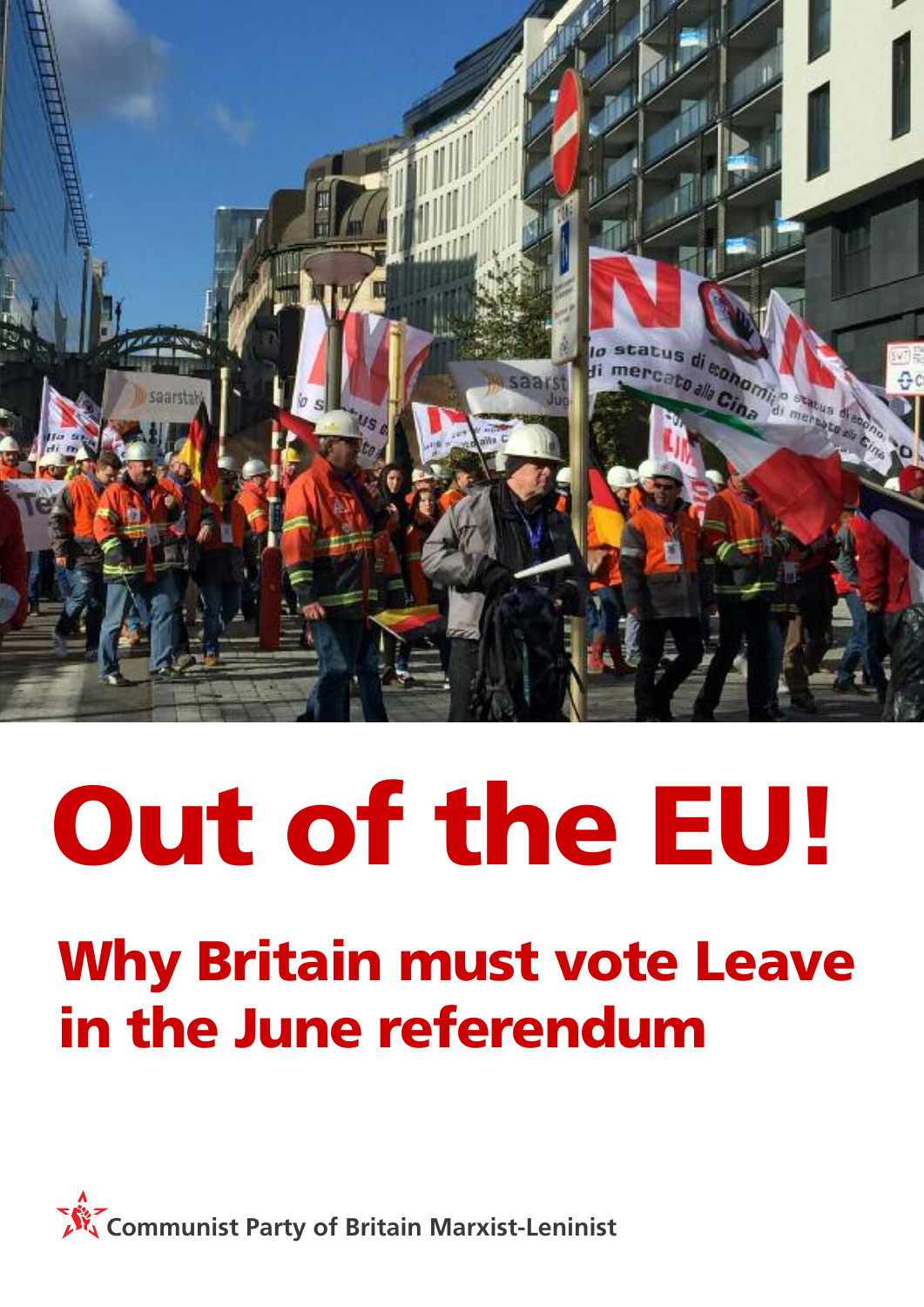## **Out of the EU!**

### **We have nothing to lose but its chains. We have everything to gain.**

**At last** the EU referendum is at hand. On 23 June we can and must vote to leave the European Union, reclaim sovereignty over Britain and deliver a hammer blow to the dictatorial ambitions of the deeply undemocratic EU.

Forget all the fluff about which politicians or personalities are for in or out. Overwhelmingly those representing the interests of the monopolies and finance capital are for staying in. Of course they are. They love it because it belongs to them – it was designed by them, for them, it serves only their interests and they are desperate for it to survive to continue that mission.

**The lie** that the EU protects workers and that it can be improved from within – a lie shamefully peddled by such as Frances O'Grady at the TUC – is so easily disproved that you have to wonder about their motives.

EU membership has exerted a slowly tightening stranglehold over workers here. Gradually, successive governments have handed to Brussels control over all aspects of our lives and our capacity to determine our country's future – the basis of democracy.

If we voted to stay in the EU this diktat (remember Greece?) would be rapidly accelerated, not only for Britain but for all member countries. We owe it to

ourselves and to them to leave. A vote for the status quo is impossible.

**Leaving would be a vote for peace** in Europe. The EU is a force for war. In search of expansion it instigated the violent break-up of Yugoslavia, leading to an estimated 140,000 deaths. It promoted the Maidan coup in Ukraine when the elected government there rejected an association agreement with the EU. It even wants a joint EU army, controlled by the European Parliament!

**Vote for a new beginning** of self-respect and independence for our class. Once out, we will be able at last to plan a future in which the distortions forced upon our economy by the EU can be steadily corrected. We can do the things we are good at, using the resources we have to hand. We can stop being "little Europeans" and begin to think globally.

Above all, we can take decisions for ourselves and plan for a future. Governments come and go, but leaving the EU would be a blow to monopoly capitalism, and strengthen us.

Read this pamphlet. Discuss it at work and home. Let the fight for national liberation begin! **•**

### **Contents**

| No to rule from Brussels - for an independent Britain<br>No to the EU's TTIP - let's make our own treaties<br>Why we've got to control our own borders<br>A protection racket – the lie of 'Social Europe'<br>A future for Britain – free to plan, free to trade | 3 |
|------------------------------------------------------------------------------------------------------------------------------------------------------------------------------------------------------------------------------------------------------------------|---|
|                                                                                                                                                                                                                                                                  | 4 |
|                                                                                                                                                                                                                                                                  | 5 |
|                                                                                                                                                                                                                                                                  | 6 |
|                                                                                                                                                                                                                                                                  | 7 |
| Europe in chaos - the ticking time bomb                                                                                                                                                                                                                          | 8 |

Cover image: steelworkers from all over Europe converge on the EU, 15 February 2016. Photo Workers.

Published by the Communist Party of Britain Marxist-Leninist, 78 Seymour Avenue, London N17 9EB. March 2016.

#### **Keep up with the news**

For referendum news and views visit cpbml.org. uk/leave

Want to read more from the CBPML? Subscribe to our bimonthly magazine, *[Workers](http://www.cpbml.org.uk/workers)*. Go to our website, cpbml.org.uk. And sign up to our free email newsletters.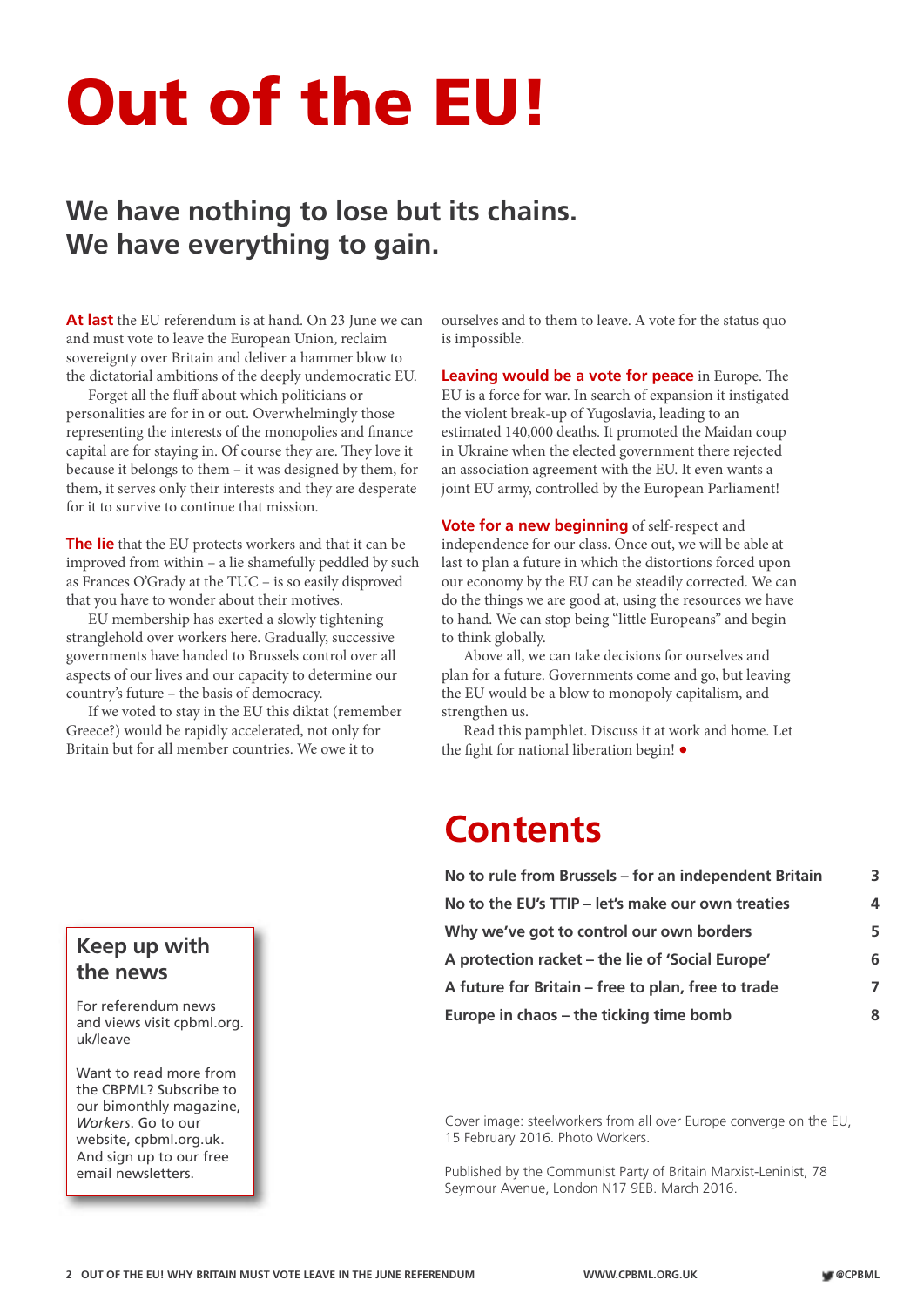

### **No to rule from Brussels – for an independent Britain**

**National sovereignty** matters, to countries large and small. Without it, they are run from abroad, and that inevitably means the loss of democracy.

And nothing could be further from democracy than the European Union. The EU is designed not to be controlled by its peoples. Its Commission is unelected, its highly paid Parliament elected on cross-Europe turnout well below 50 per cent.

How many people can even guess the name of their MEP – even among the scant third who in Britain turned out to vote? Accountability is zero.

There are 503 million people in the nations that make up the EU, but the decisions are taken by a handful of eurocrats and judges guided only by the desires of transnational companies and their own obsession with the "free" market.

That suits the City of London, and it suits the big American corporations that are the stoutest defenders of the EU.

And no wonder. Having got the

#### **Read more**

For details of the budgetary cost of the EU to Britain, see fullfact.org/economy.

countries of the EU to hand all trade policy over to Brussels, the US needs only one set of agreements to enable its corporations to rob a continent.

Nothing is allowed to stand in their way. Everything is done to cast national independence as small-minded chauvinism. At the same time, devolution and regionalism – two central planks of the EU – weaken nations from within.

David Cameron is avoiding talking about treaty change. He knows it's not going to happen, given that it would require unanimity from all 28 member states – 30 if Bosnia and Turkey are let in.

**Not since Henry VIII** broke the power of the Pope in the 16th century has Britain had its laws imposed from abroad – until the EU came along. And we are paying for the privilege  $-$  £8.5 billion in net contributions last year.

The European Commission thinks it can do anything. What control it doesn't take for itself it hands over to the transnational corporations.

In an independent Britain, we can control our own governments – if we exercise our collective will. We can decide what kind of Britain we want, and plan for it.

What authority the EU has corresponds directly to the extent to which we have handed over our capacity and willingness to shape our own destiny.

The EU stands as a monument to our own timidity and backwardness. It is nothing more than a life support machine for transnational capitalism – why the reluctance to switch it off?

**Our needs are simple**. We only want to control our own country. We only want to decide our own future.

Most of us want to keep the pound and want import controls to protect our economy.

Most of us believe that Britain not the EU should decide our policies on taxes, industry, health, welfare and education, culture and the law, the level of immigration, defence, rights at work, and the level of agricultural production.

Most of us want to keep Britain united and oppose the separatism and devolution pushed by the EU.

In short, most of us – even those who think they want to remain in the EU – want Britain to be a sovereign country. But sovereignty and the EU are mutually incompatible. That's why a vote to leave is crucial to the survival of Britain.**•**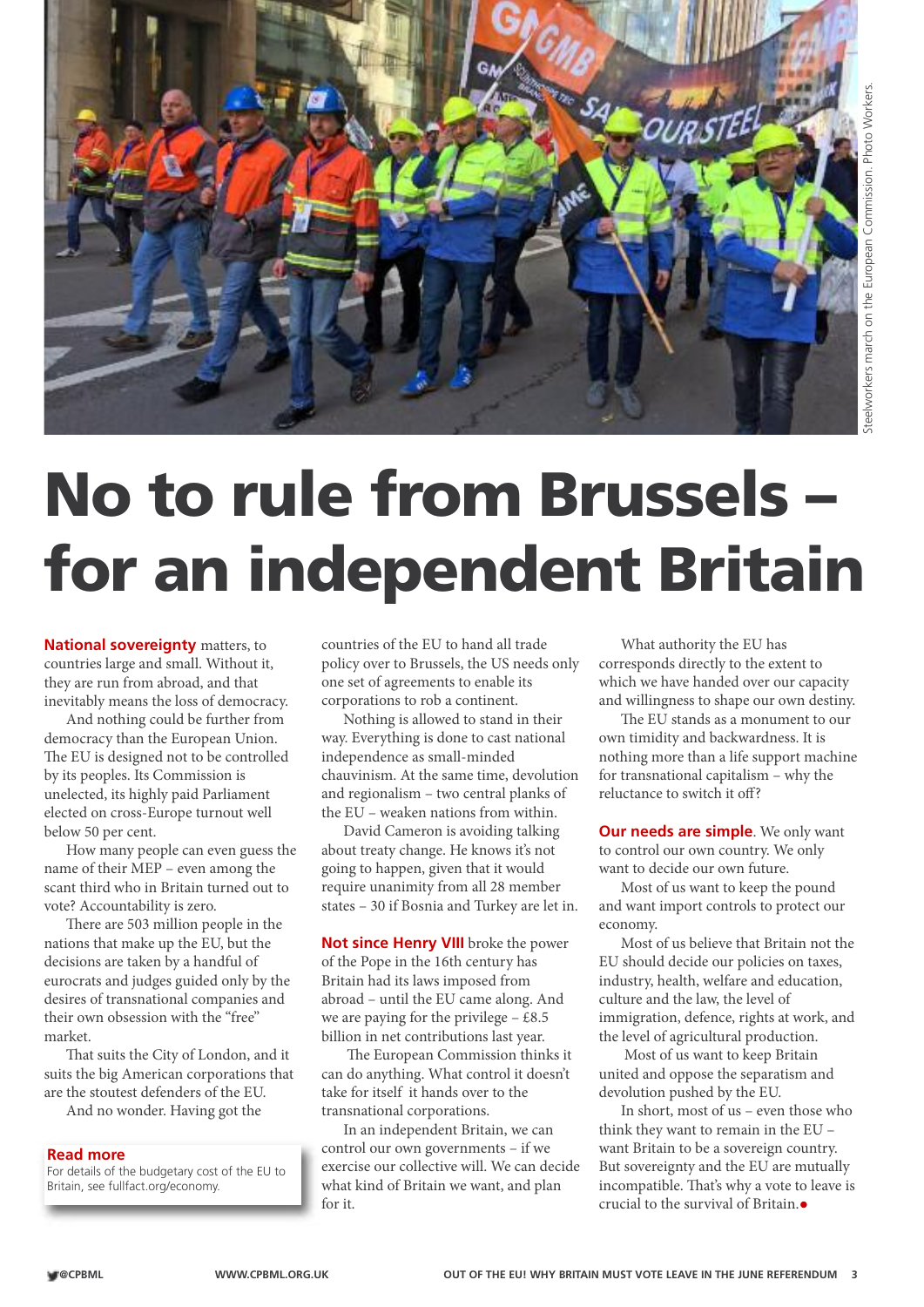

### **No to the EU's TTIP – let's make our own [treaties](https://www.tuc.org.uk/international-issues/europe/trade/tuc-evidence-bis-trade-and-investment-balance-competences-review)**

**People across Europe** are waking up to the fact that the EU is negotiating trade treaties with the US and others that could wreck their industries and services. Control would pass from governments to the world's transnational corporations.

Treaties like TTIP – the Transatlantic Trade and Investment Partnership – have been planned by the multinational corporations and the banks for decades. Now they are moving to fruition.

These treaties aim to give corporations total freedom to move production between countries, destroy national industries – and open up health and education services to irreversible privatisation.

These treaties are being negotiated in secrecy so tight that even the negotiating documents won't be made public for years after the treaties are signed.

How come we never knew about them? How come our own MPs don't even know what is happening? The

#### **Read more**

See also "TTIP: a dagger aimed at Britain's sovereignty", *Workers* January/February 2015 [\(cpbml.org.uk/ttip\)](www.cpbml.org.uk/ttip); "You thought TTIP was bad? Take a look at TiSA", *Workers* March/ April 2016 [\(cpbml.org.uk/tisa\)](www.cpbml.org.uk/tisa).

answer is simple: our government is not negotiating them. They are being negotiated on our behalf by Brussels.

Under the Lisbon Treaty, the EU has "exclusive competence" for trade policy. That means it is the only body that can negotiate a trade agreement – individual countries are banned from making their own deals.

The TUC and a number of trade unions have voiced opposition to TTIP. Yet opposition has been hamstrung by the TUC's insistence that the EU should continue to negotiate on our behalf (it put this in writing during a governmentled review of EU competences in 2013).

**TTIP is bad enough**. But the EU is negotiating an even less well known deal called TiSA, the Trade in Services Agreement, with the US and 21 other countries.

Services constitute 78 per cent of Britain's GDP, and something like 75 per cent of the US's.

What's a service? Just about anything that you can't hold in your hand or load onto a ship. That means banking, insurance, transportation, medical treatment, design, education, culture, water supply, post, shops, restaurants…

The EU is the root: TTIP and TiSA are only its branches.

PSI, the global federation representing public services trade unions, says that TiSA threatens the privatisation of primary and secondary schools along with hospital and medical services, museums, roads …the list is endless.

**Want to regain control** of trade and industry and retain public control of the NHS and education? That won't happen unless we leave the EU.

More than that, a vote to leave would be a huge blow to TTIP itself. Britain is, after all, the second largest economy in the EU.

Leaving would also be an act of solidarity with the developing countries, which are being shut out of these EU–US deals. The multinationals and the banks want to bypass the World Trade Organization and force developing countries to stop protecting their economies. It's war, by economic means.

Once out of the EU we will be able to discuss trade with other countries directly, rather than the EU acting on our behalf. The US may not like the idea of separate talks, but we are the world's fifth largest economy – so it will have to. **•**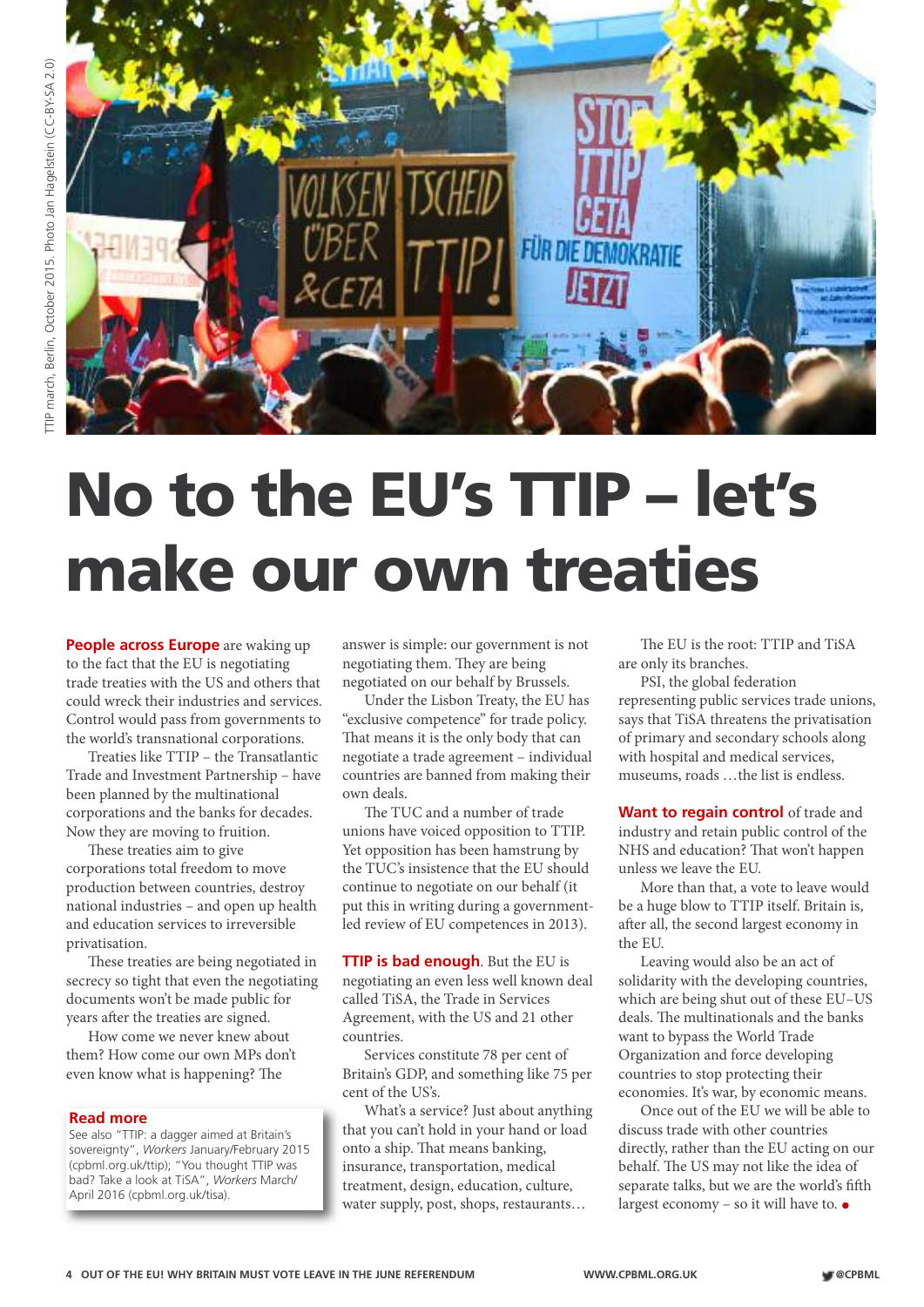

### **Why we've got to control our own borders**

**You don't need** to work in a think tank to see why it is important for a country to be able to determine who comes in. The question is central to a country's ability to plan its future and ensure its security.

The free movement of labour encourages the modern slavery of workers moving at the orders of cheapskate global employers, gangmasters and people traffickers.

It has established a new colonialism – one where stronger economies poach educated and qualified workers from weaker ones. Romania alone has lost 6,000 of its 20,000 doctors since 2011.

Control over migration is central to the ability of workers to organise successfully to maintain and improve pay and conditions. It's straightforward really: if you cannot control the supply of labour, then the price of labour will fall.

That's why the EU has free movement of labour at the heart of its treaties.

That's why the EU's European Court

#### **Read more**

See also "No borders, no control", *Workers*, March/April 2016 (cpbml.org.uk/control); "The terrible tale of the EU and workers' rights", [tuaeu.co.uk/?page\\_id=723](tuaeu.co.uk/?page_id=723)

of Justice has ceaselessly upheld the right of employers to move labour between countries, lowering wages and dumping collective bargaining agreements.

That's why most of Britain's large employers are lining up to tell us why we must stay in the EU. The Institute of Directors even says we shouldn't bother collecting immigration statistics!

Cameron's focus on migrants' benefits is a distraction. The amount of money involved is tiny, and it won't put off would-be migrants. The fact is that his immigration targets are fantasy, because the EU won't let us control immigration.

The EU's defenders have reduced the question of whether immigration is good for Britain to whether it boosts GDP. That's their most favourable ground as it ignores questions of who benefits from changes in GDP, and the net effect on social security and society when unemployed people here cannot get jobs.

#### **For a classic case study**, look at Mansfield, Nottinghamshire, where a big industrial estate was built with EU "regeneration" money.

Enter Sports Direct: it set up its HQ in the estate, where it now employs around 5,000 people, almost all of them

agency workers recruited directly from EU member states and almost all on zero-hours contracts. Working conditions are so bad they were the subject of a Channel 4 documentary.

Has Mansfield benefited? It's now the fourth-poorest town in Britain ranked by average wages and levels of benefit paid. GPs and hospitals are at full stretch.

The rise in local employment of migrant labour has not led to wages being spent in the local shops and businesses. Instead, money is remitted back to Poland and other countries – and the town centre is full of empty shops.

#### **The idea of Britain controlling** its

borders is not racist, any more than calling for Britain to dump TTIP or leave NATO. And to be clear, we see anyone working in Britain and established in Britain as being British.

It's not about where you come from. There's nothing "xenophobic" about wanting an immigration policy that allows a country to plan for jobs, housing and services for its people.

We cannot control our borders while we are in the EU. Only when we leave the EU will we be free to decide what level of immigration we want. **•**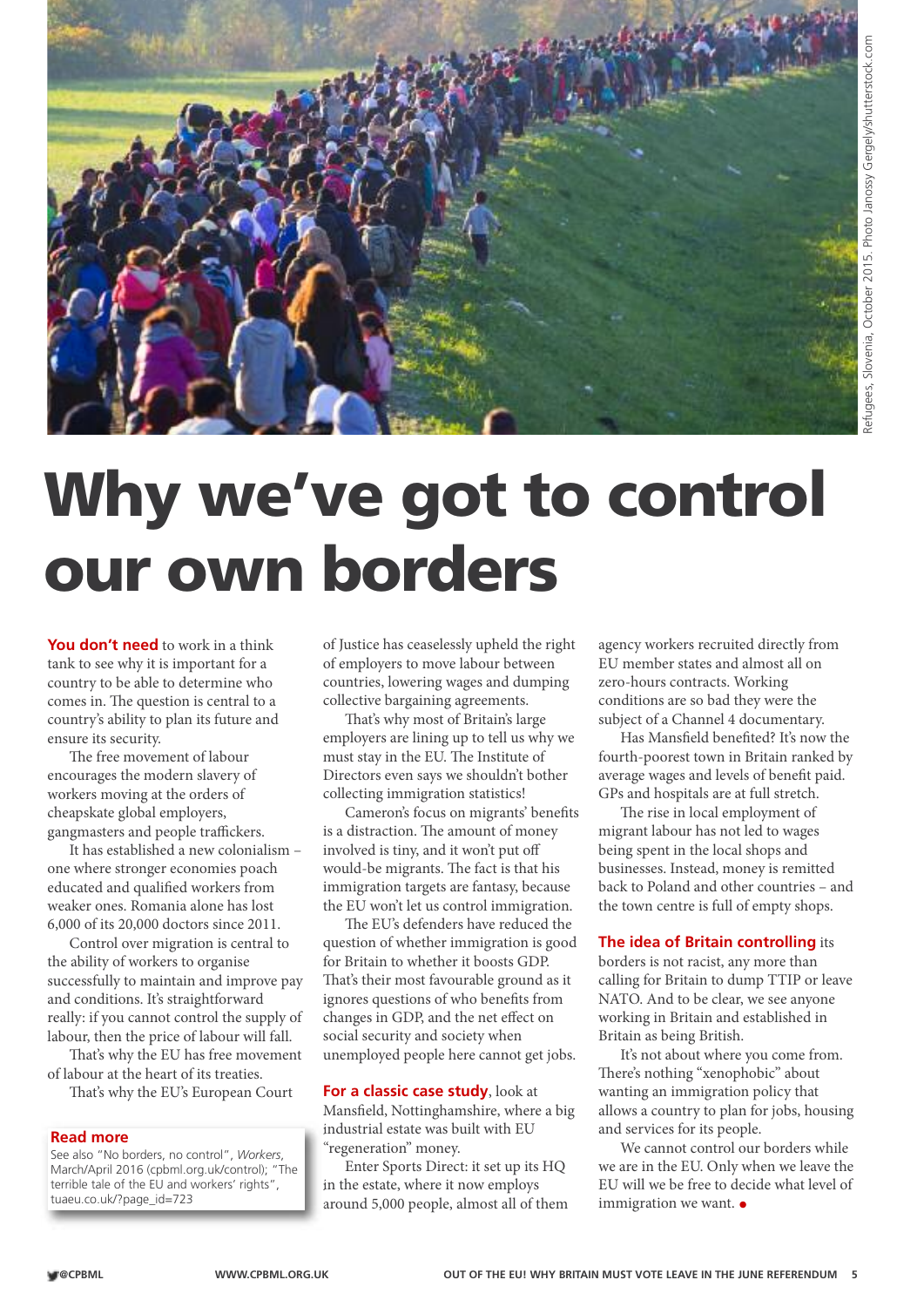

### **A protection racket – the lie of 'Social Europe'**

**Even the TUC** acknowledges that the EU is not perfect, that it comes at a price. Many in the trade unions – though not the RMT – have convinced themselves that it is a price worth paying for its "protection". But they are badly wrong.

First, some basic facts. Nothing in EU law gives any more protection than national legislation to the right of trade unions to freely represent their members and bargain on their behalf. The EU does absolutely nothing to protect the right to strike.

When the government banned unions at GCHQ in 1992, nothing in EU law stopped it doing so. And there's nothing in EU law that could have stopped the progress of the new Trade Union Bill.

In principle, EU law asserts the right to collective bargaining. But above all else it protects the fundamental freedoms of business, enshrined in its treaties: the rights to provide services, to establish a business, to move labour, to invest (and de-invest) where they want.

In Greece, the European institutions

#### **Read more**

See also "Why trade unionists should vote to leave", *Workers*, March/April 2016 (cpbml.org.uk/tuleave).

have intervened against collective bargaining. They have reduced the role of trade unions in setting the minimum wage, removing automatic indexing in line with price increases, and imposing a reduction in the minimum wage itself. Call that protection?

No wonder the [leading](tuaeu.co.uk/?page_id=723) labour lawyer John [Hendy](tuaeu.co.uk/?page_id=723) says, "The EU has become a disaster for the collective rights of workers and their unions."

**The much-vaunted claims** that rights at work depend on the EU don't stand up to proper examination. For example, we are told we have 20 days' statutory holiday courtesy of the EU. In fact, British law lays down 28 days, including bank holidays. The government could cut holidays by 8 days tomorrow without troubling the EU.

Rights mean nothing unless workers are ready to fight for them. Without workplace organisation and strong collective agreements, employers can and will do what they like. The union Unite even says that EU laws "stop you from being exploited by your boss". As if!

Unite also tells us the EU means that "men and women must be paid the same for doing the same job" (actually

something established in Britain by the Equal Pay Act of 1970). But men working full time in Britain still earn 14.2 per cent more than women. What protection?

**In return for a handful** of alleged rights, many unions have bought into the EU. But look at the cost.

Here's the price tag. Privatisation of post, rail and other industries, enforced by directives; trade treaties like TTIP and TiSA to drive through yet more privatisation and stop us taking industries back into public ownership; attacks on collective bargaining; the bailouts that have impoverished Greece.

And there's more. EU competition law bans support for industries like steel, even when they are threatened by unfair trade practices. Britain has to beg Brussels to be allowed to invest in power stations.

Meanwhile, uncontrolled migration is lowering pay rates and reducing job opportunities. Some employers prefer to find cheaper workers abroad and – quite legally – not bother to advertise here.

There's no fairness for communities stripped of employment. No equality at work if you haven't got a job. And no justice for workers in the EU. **•**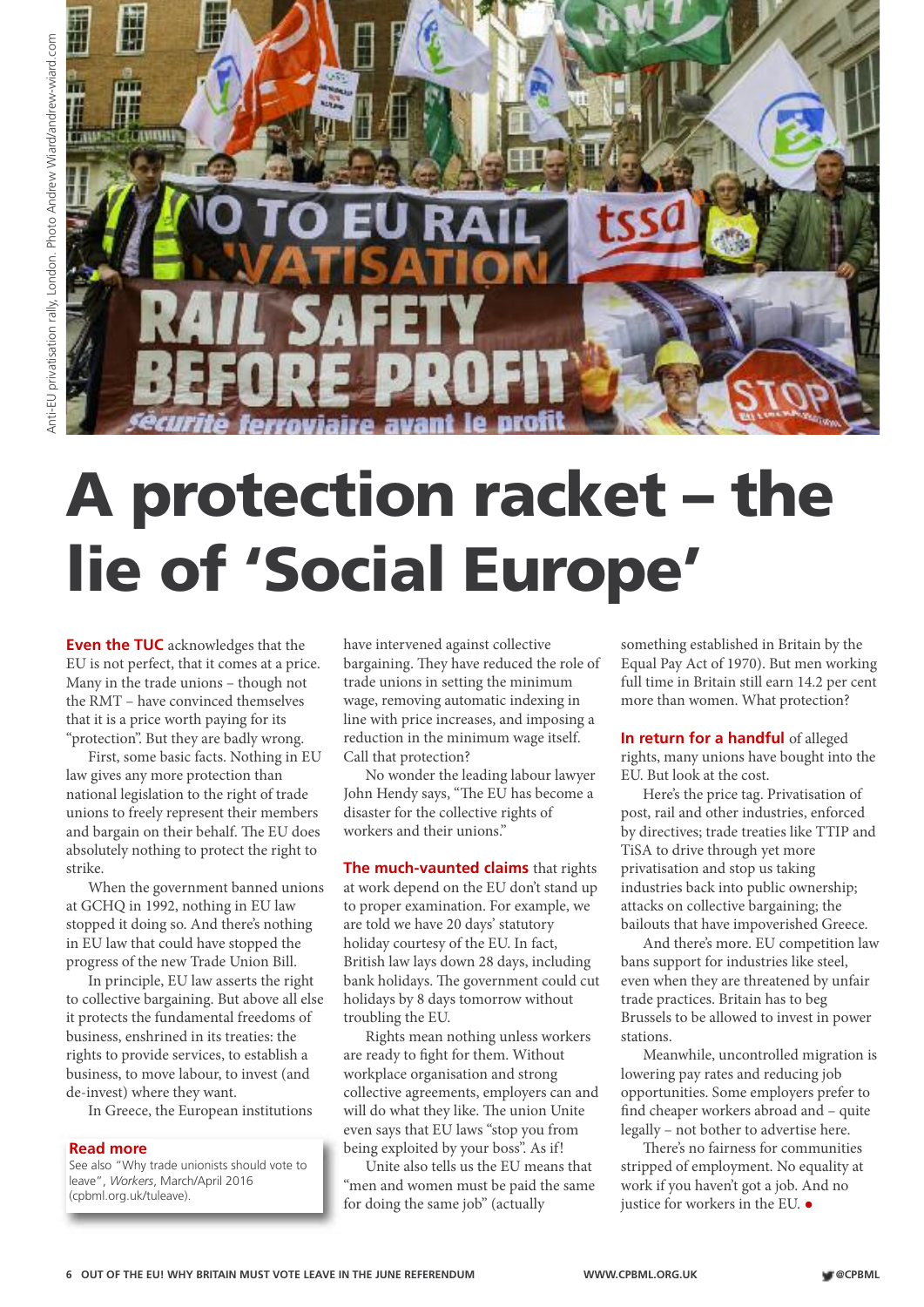

## **A future for Britain – free to plan, free to trade**

**Britain's fishing communities** are on the edge of extinction. Yet one Dutch supertrawler – the *Cornelis Volrijk* – is taking 23 per cent of the entire UK fish quota. Unbelievable, yet true.

The scandal was exposed by Greenpeace, and though the details are complex, the reason is clear: the EU, which under its treaties has "exclusive" competence over the fish in our waters. We cannot decide who can fish what, or when. Brussels doles out the quotas.

It's simply one of the most outrageous examples of a loss of sovereignty that is crippling Britain. The EU also has "exclusive competence" over commercial policy and international trade agreements, as well as the internal market (trade among the member states). That means we are not "allowed" to support our steel industry, because the EU decrees that state support is unfair competition.

According to the government, we

#### **Read more**

See greenpeace.org.uk for details of the fisheries scandal. For more on how Britain can stand alone, see "It shouldn't be if Britain leaves the EU, but when", *Workers*, January/ February 2015 (cpbml.org.uk/when).

cannot insist that the trains that run on Crossrail be built in Britain. Nor can we pass a law to stop foreign companies buying up British ones only to close them down - as the US corporation Kraft did when it closed Cadbury's Somerdale factory, reneging on promises made when it bought the company.

They call it a level playing field, but it's more like a level graveyard.

**The loss of sovereignty** over our commerce has consequences that invade almost all aspects of our lives.

Take the Volkswagen diesel emissions crisis, the worst to hit the motor industry. Attention has focused on the German car manufacturer. Less well known is the abdication of sovereignty which saw the British government stand by while hundreds of thousands of tonnes of air pollution killed thousands of our citizens.

Britain has to accept the EU's deliberately lax testing regime. It's one that allows carmakers to shop around for the most compliant regulator. Once any authorised tester anywhere in the EU has assessed a car for emissions, that's it: all 28 countries in the EU have to accept it.

Leaving the EU won't suddenly make everything right again. The government

often hides behind EU directives so that it can wash its hands and say nothing can be done. But outside of the EU, that excuse will no longer be available.

**Inside the EU**, it's impossible to plan for a future for Britain. The "market" – in effect, the large transnational companies – will decide everything.

Outside the EU we can plan to develop our industry. Inside, we cannot protect sections attacked by foreign "dumping". And that's before EU treaties like TTIP and TiSA (see page 4) strip us of even more power.

Inside the EU we cannot plan for the NHS to deliver safe and effective care because hospitals never know what the population will be. Our schools find they are suddenly asked to take in whole new classes at a moment's notice.

We are no minnows. We say it again: we are the fifth largest economy in the world. The world wishes to trade with us, and we can be free to trade with the world, unrestricted by the EU's fetters.

Outside the EU we can develop our economy, free to invest to rebuild industries, free to protect services, free to draw up our own trade policies. For that freedom, we have to leave the EU. **•**